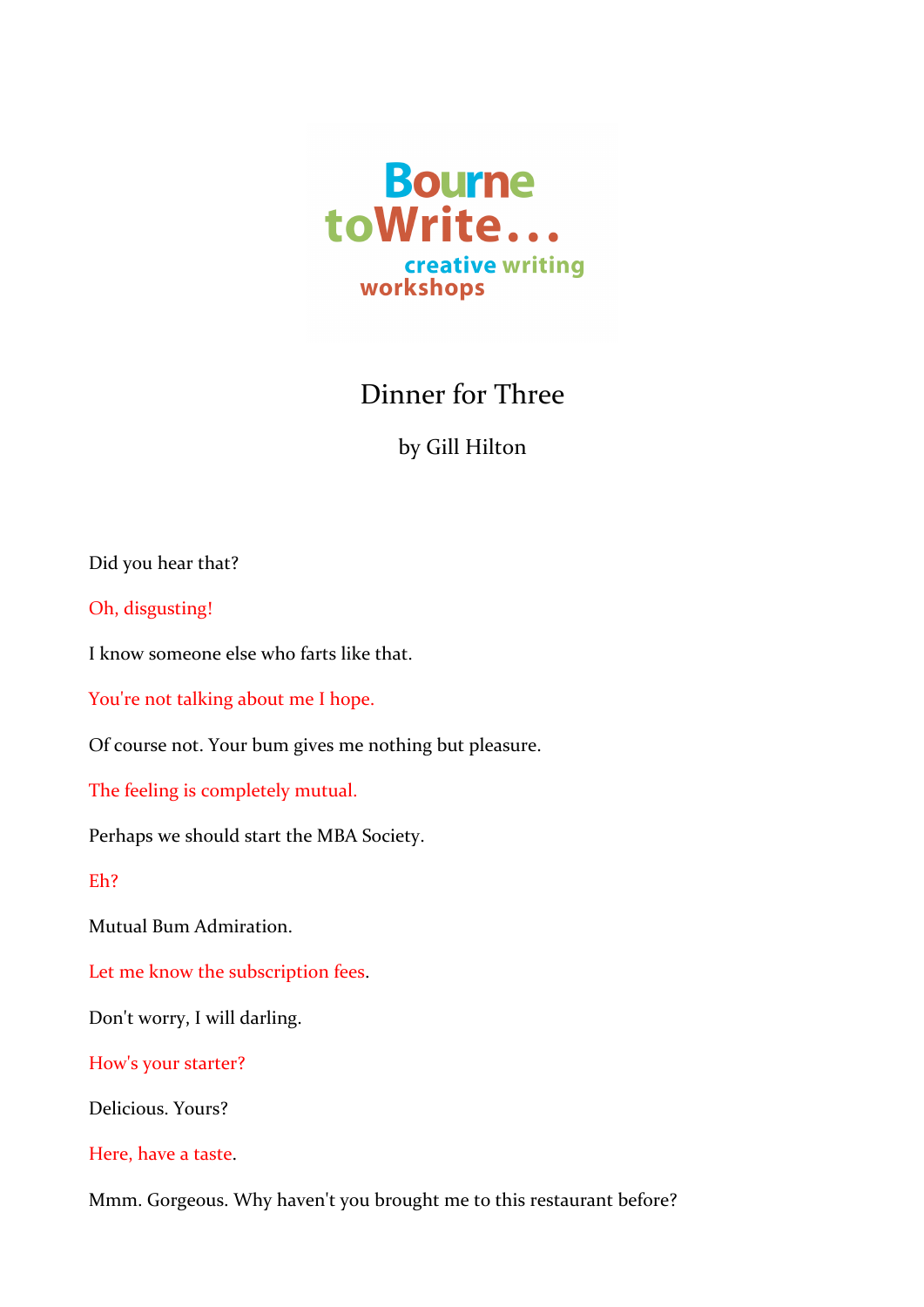Well, we can definitely come again.

What, here?

Ooh, you naughty girl!

Bloody hell, what's that disgusting noise now?

That's the farter on the next table. Drinking, or should I say, suctioning his soup.

This is really too much like being at home.

#### Is he really that bad?

You don't know the half of it. When he gets to bottom of the dish he scrapes and scrapes like he was digging for treasure. Makes sure he gets every last atom of food.

#### Greedy is he?

He's a pig. Farts like a pig, eats like a pig and  $-$  you know  $-$  does the other like a pig.

And you know how a pig does 'the other'?

Ooh, I've heard tell darling... aargh, I can't believe it. He's actually scraping now.

Good god, it's like a shovel on tarmac. Like getting your cables re-laid.

This is awful! It feels like there's no escaping him.

#### It couldn't *be* him could it?

No, he never comes to places like this. Far too mean... oh my god: that's his ringtone.

## Ugh! Abba!

Never mind about that. Listen. Christ, that's him, that's his voice.

#### Ugh... Mr Slimy!

Shh! What's he saying? ... Who's he calling 'darling'? ... *Don't worry about being late!* I can't believe he said that; he hates it when  $\Gamma$ m late

#### Are you sure it's him?

Of course! The farting and slurping and scraping should have rung enough alarm bells but the Dancing Queen certainly did.

## Oh god, does he have that for his alarm as well as his ringtone?